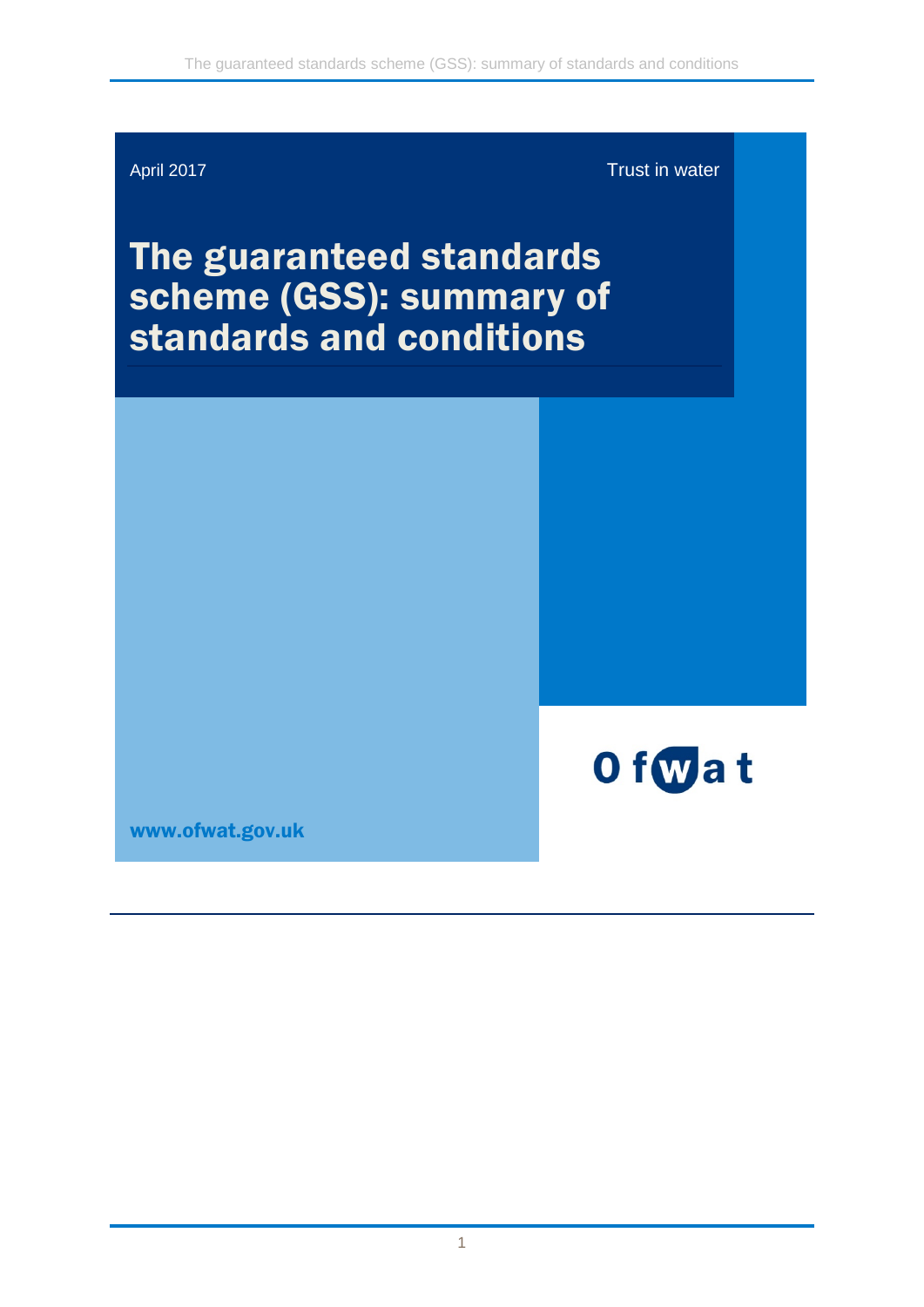# <span id="page-1-0"></span>About this document

Water and wastewater customers ('customers') are entitled to guaranteed minimum standards of service, as set out by Secretary of State and the Welsh Ministers. This guidance summarises these standards and conditions.

In this guidance, a customer is someone who receives water or wastewater services from a company that holds an appointment as a water or sewerage undertaker ( a 'water or sewerage company') or from a company that holds a water supply licence or a sewerage licence (a 'retailer'). Where a company fails to meet a standard, it is required to make a specified payment to the customer affected under the Guaranteed Standards Scheme ('GSS'). We monitor the scheme and recommend changes, if necessary, to Government.

This guidance is not intended to be a substitute for the Water Supply and Sewerage Services (Customer Service Standards) Regulations 2008 (otherwise known as 'the GSS Regulations'). Each water and sewerage company or retailer is responsible for ensuring that it understands and correctly interprets its statutory obligations under the GSS Regulations.

The guidance is applicable from 1 April 2017.

## **Contents**

| Summary of payment amounts that apply in England & Wales 12 |  |
|-------------------------------------------------------------|--|
|                                                             |  |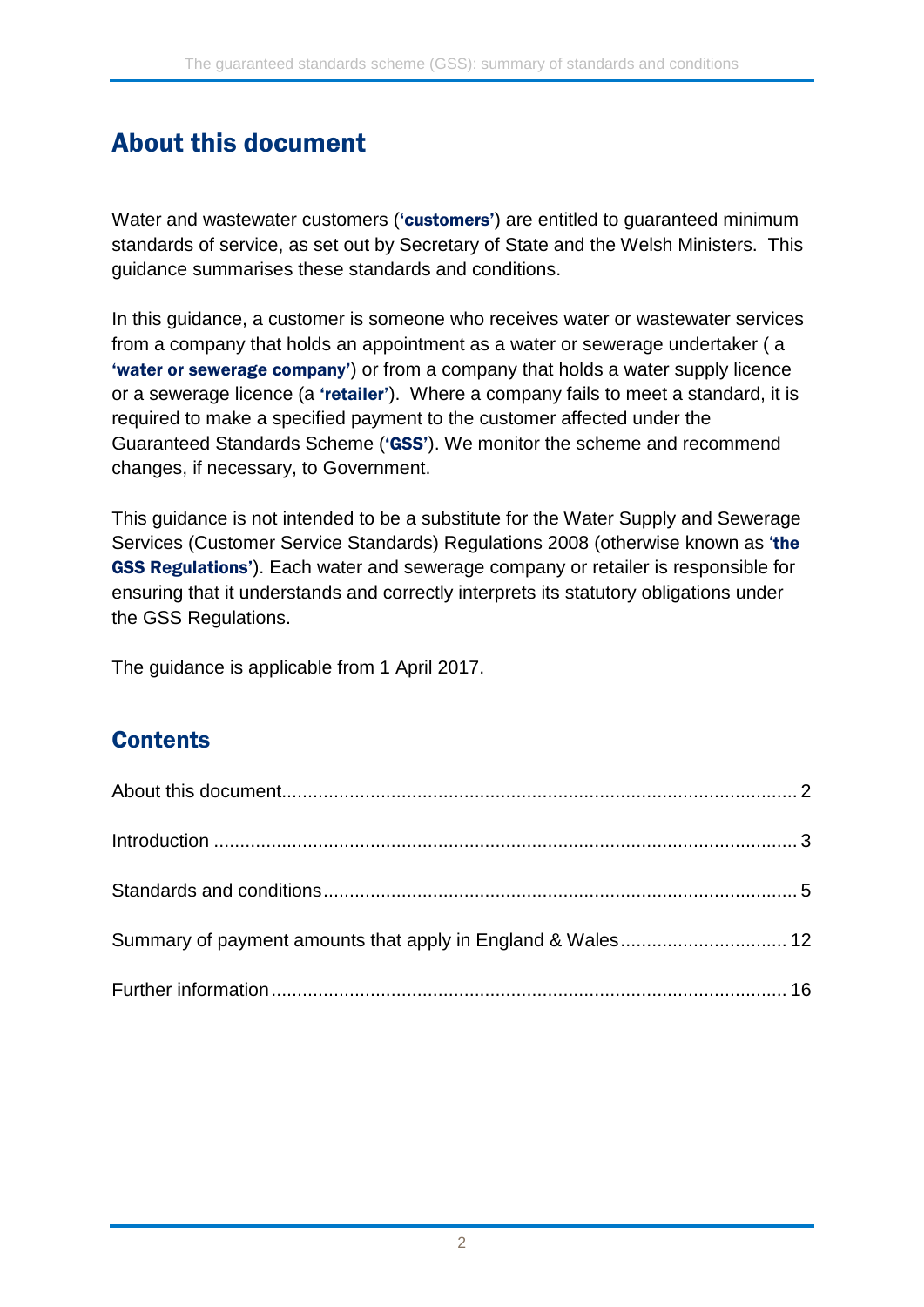# <span id="page-2-0"></span>Introduction

#### Customers' rights

The GSS Regulations apply to all customers.

If a company fails to meet any of the guaranteed standards, customers are entitled to a payment. Details of the payments due are set out in a table in paragraph 7.

The company must make the required payment within ten working days of the payment becoming due for simple failures and within 20 days for more complex operational issues. If the company fails to do this and the customer makes a claim for an additional penalty payment within three months of the required payment becoming due, the company must make the additional penalty payment.

Some companies operate schemes that go further than required by the GSS Regulations. For example, where a reply to a complaint letter is required in ten days under the GSS Regulations, the company may raise this standard to five days. In other cases, a higher amount may be paid than the minimum amount set out in the GSS Regulations.

Each water and sewerage company must inform billed customers of their rights under the GSS Regulations every year.

The standards prescribed under the GSS Regulations which companies must meet are set out below.

#### The business retail market

On 1 April 2017 amendments to the GSS Regulations came into force (The Water Supply and Sewerage Services (Customer Service Standards) (Amendment) Regulations 2017). This was to give effect, in England, to the opening of the retail market for water and wastewater services for businesses, charities and public sector organisations ('business customers').

The GSS Regulations (as amended) provide that for those water supply and sewerage licensees operating in England (ie using the network of water or sewerage companies that operate wholly or mainly in England), the following will apply: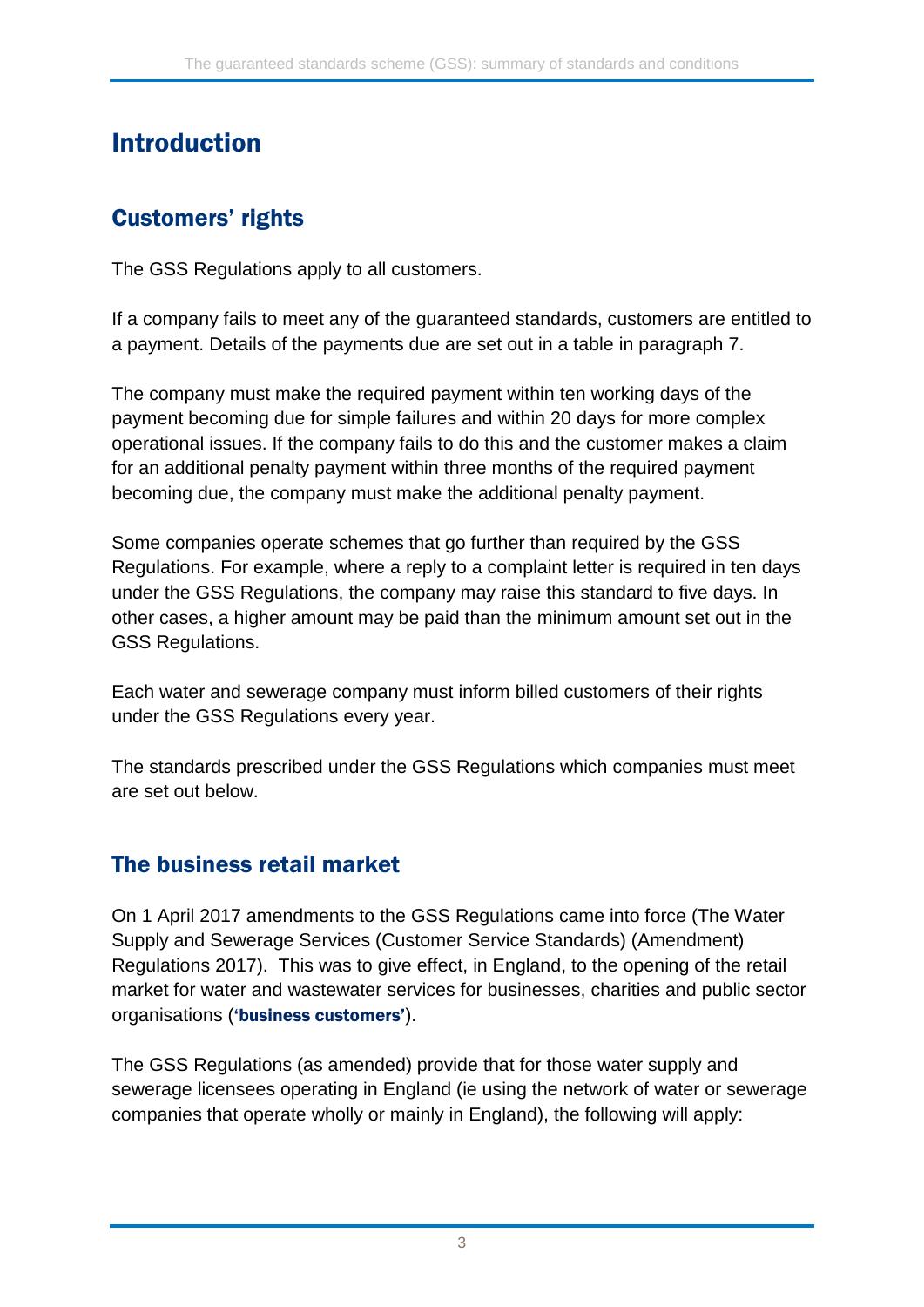- retailers will now be responsible for making GSS payments to their business customers in all instances; and
- the responsibility for funding payments to business customers will be shared between the retailer and the wholesaler, and will be made by the party that is at fault for the GSS Regulation failure. A wholesaler is a water or sewerage company that has exited the business retail market and provides wholesale services to retailers.

The provisions of the 2008 GSS Regulations are being retained for those companies operating wholly or mainly in Wales.<sup>[1](#page-3-0)</sup>

References in this guidance to the GSS Regulations are to those Regulations, as amended.

<span id="page-3-0"></span><sup>1</sup> Dŵr Cymru (Welsh Water) and Dee Valley Water.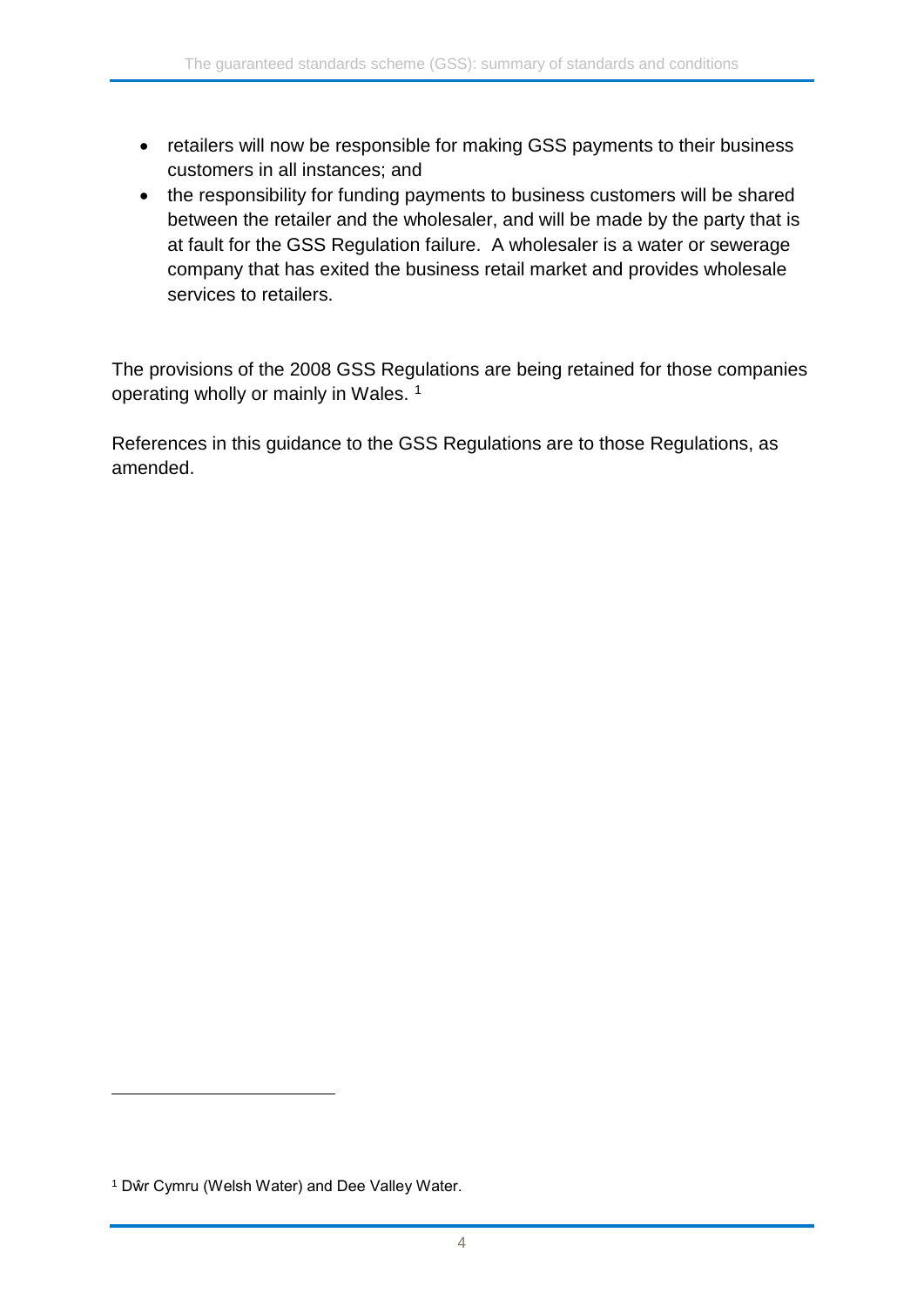# <span id="page-4-0"></span>Standards and conditions

# 1. Appointments[2](#page-4-1)

#### Making appointments

If an appointment is made with a customer, the company must give notice to the customer that its representative will visit during the morning or the afternoon. The company must also specify to the customer the times it considers to be the morning or afternoon.

If requested by the customer the company must give notice to the customer that its representative will visit within a specified two-hour time slot.

If the company fails to do any of the above, it must automatically make a GSS payment – the minimum payments are set out in the [table below.](#page-10-0)

#### Keeping appointments

-

A GSS payment must be made automatically if an appointment is not kept because:

- the company representative did not visit on the appointed day;
- the company representative did not visit during the morning or the afternoon (in accordance with the appointed time specified);
- the company representative did not visit within the appointed 2-hour time slot; or
- the company cancelled the appointment but did not give the customer at least 24 hours' notice.

The minimum payments are set out in the [table below.](#page-10-0)

There are exceptions to the requirement to make a GSS payment if an appointment is not kept. These are:

- the customer cancels the appointment;
- the company cancels the appointment giving at least 24 hours' notice;

<span id="page-4-1"></span><sup>2</sup> Regulation 17C (England) and Regulation 6 (Wales).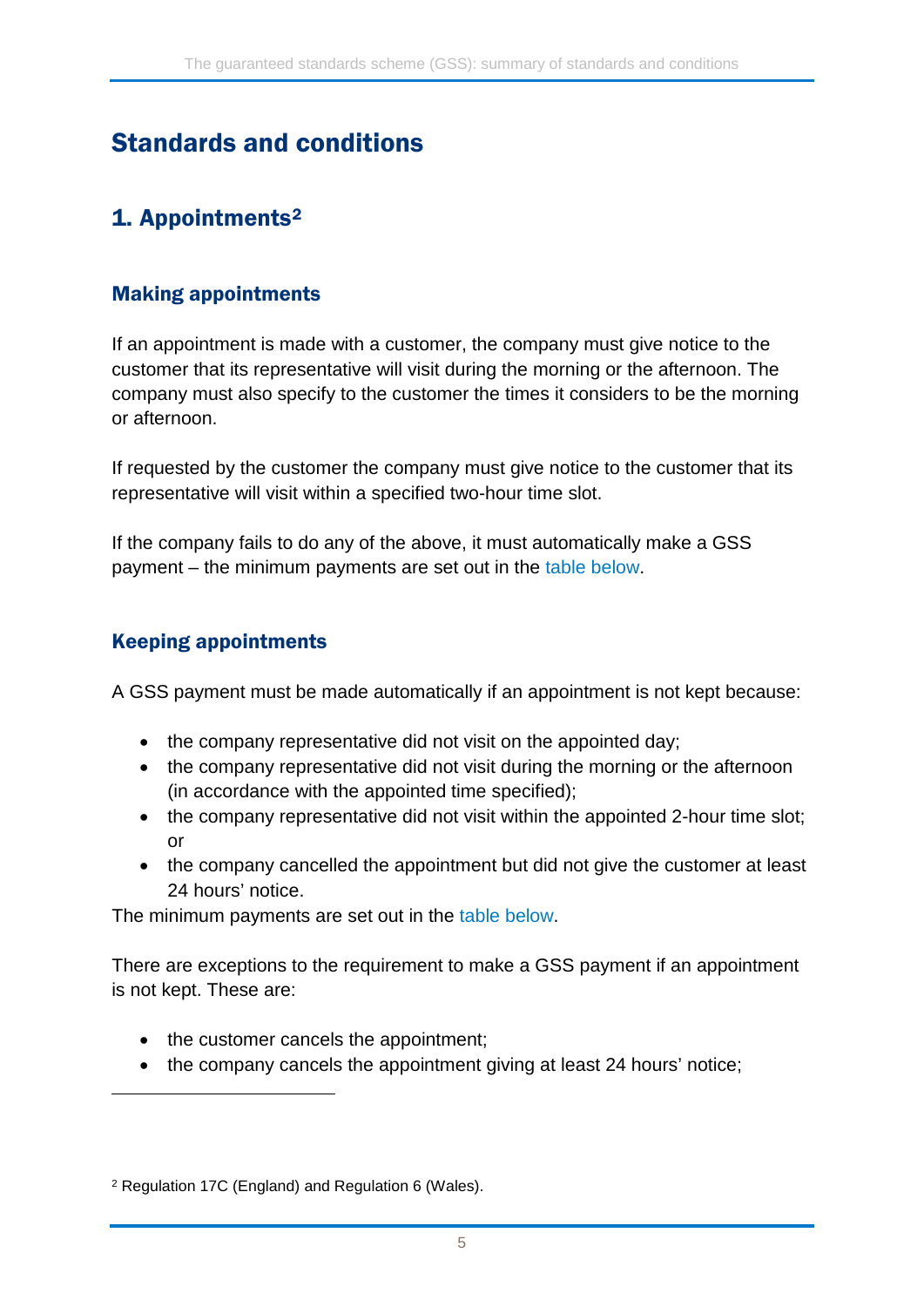- it is not feasible to keep the appointment due to severe weather;
- it is not feasible to keep the appointment due to industrial action by the company's employees; or
- it is not feasible to keep the appointment due to an act or default of a person other than the company's representative.

#### 2. [Complaints, account queries and requests about payment](http://www.legislation.gov.uk/uksi/2008/594/regulation/7/made)  [arrangements](http://www.legislation.gov.uk/uksi/2008/594/regulation/7/made)

#### Account queries and requests about changes to payment arrangements<sup>[3](#page-5-0)</sup>

If a customer queries in writing the correctness of a bill, the company must send a substantive reply to the customer within ten working days from the receipt of the query.

If a customer requests, in writing, a change to a payment arrangement and the company is unable to agree to the request, the company must send a substantive response within five working days from the receipt of the request.

If the company fails to do any of the above, the company must automatically make a GSS payment to the customer– the minimum payments are set out in the [table](#page-10-0)  [below.](#page-10-0)

There are exceptions to the requirement to make a GSS payment if the company does not respond to account queries or requests in the given timeframes. These are if:

- the customer informs the company that they do not wish to pursue the query or request;
- in the case of a query the company reasonably considered a visit to be necessary, but severe weather made it not feasible to make the visit;
- industrial action by the company's employees made it not feasible to send a substantive response within the relevant period;
- the act or default of a person other than the company's representative made it not feasible to send a substantive response within the relevant period;

<span id="page-5-0"></span><sup>3</sup> Regulation 17D (England) and Regulation 7 (Wales).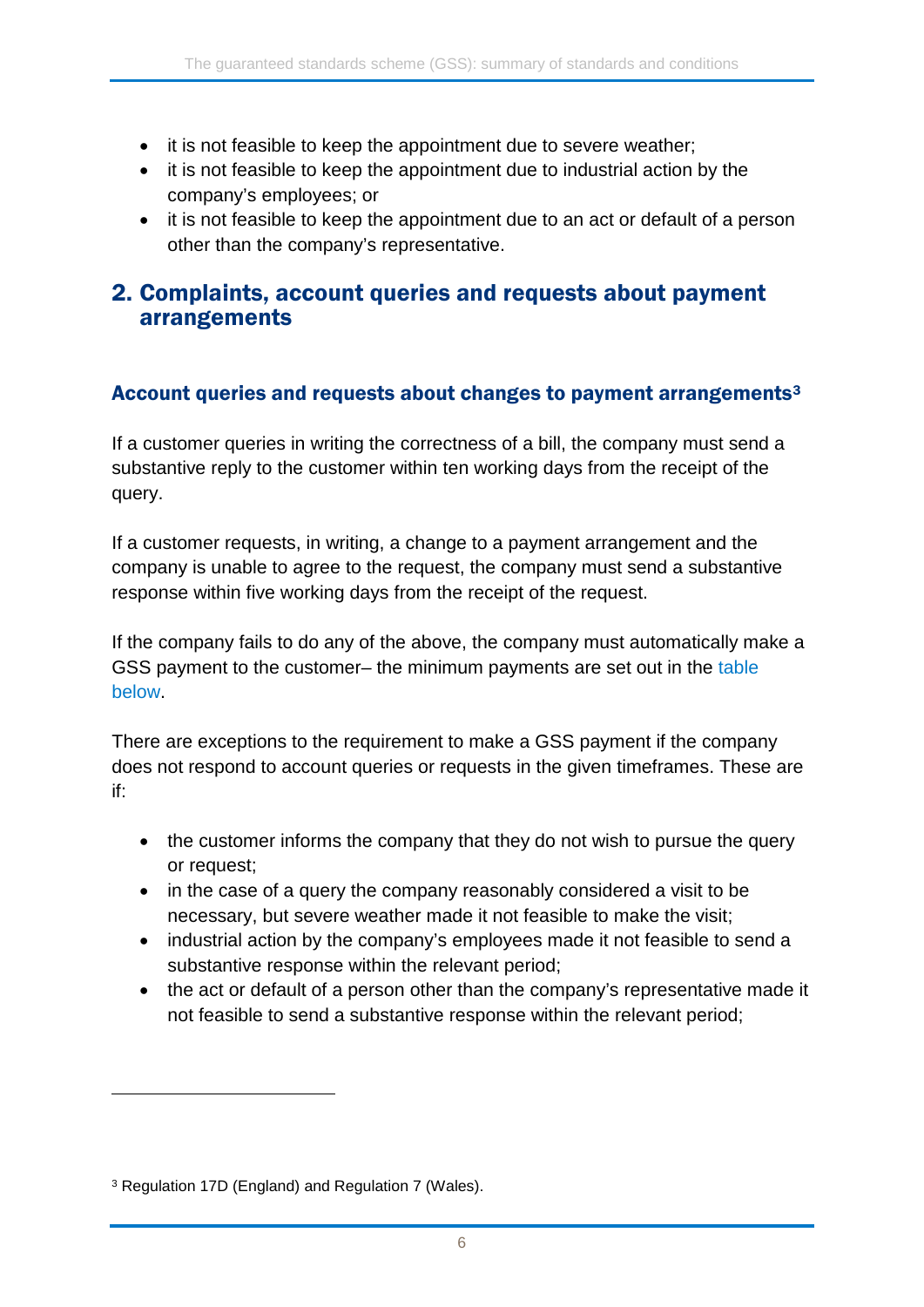- the query or request was not sent to an address notified in writing by the company to its customers as the appropriate address for such queries or requests; or
- in the case of a query, it was frivolous or vexatious.

#### • Written complaints

If a customer complains in writing about the supply of water or the provision of sewerage services, the company must send a substantive response to the customer within ten working days of receipt of the complaint.

If the company fails to do this, the company must automatically make a GSS payment to the customer – the minimum payments are in the [table below.](#page-10-0)

There are exceptions to the requirement to make a GSS payment if the company does not respond to written complaints in the given timeframes. These are if:

- the customer informs the company that they do not wish to pursue the complaint;
- industrial action by the company's employees make it not feasible to send a reply within the relevant period;
- the act or default of a person other than the company's representative made it not feasible to send a reply within the relevant period;
- the complaint was not sent to an address notified in writing by the company to its customers as the appropriate address for complaints of that nature;
- the complaint was frivolous or vexatious; or
- the company reasonably considered a visit to be necessary, but severe weather made it not feasible to make the visit.

## 3. Notice of interruption to supply[4](#page-6-0)

Where it is planned that the water supply will be materially interrupted or cut off for more than four hours to carry out necessary works the company must give written notice to affected customers at least 48 hours before the supply will be interrupted or cut off, including notification of the time by which the supply will be restored.

<span id="page-6-0"></span><sup>4</sup> Regulation 17E (England) and Regulation 8 (Wales).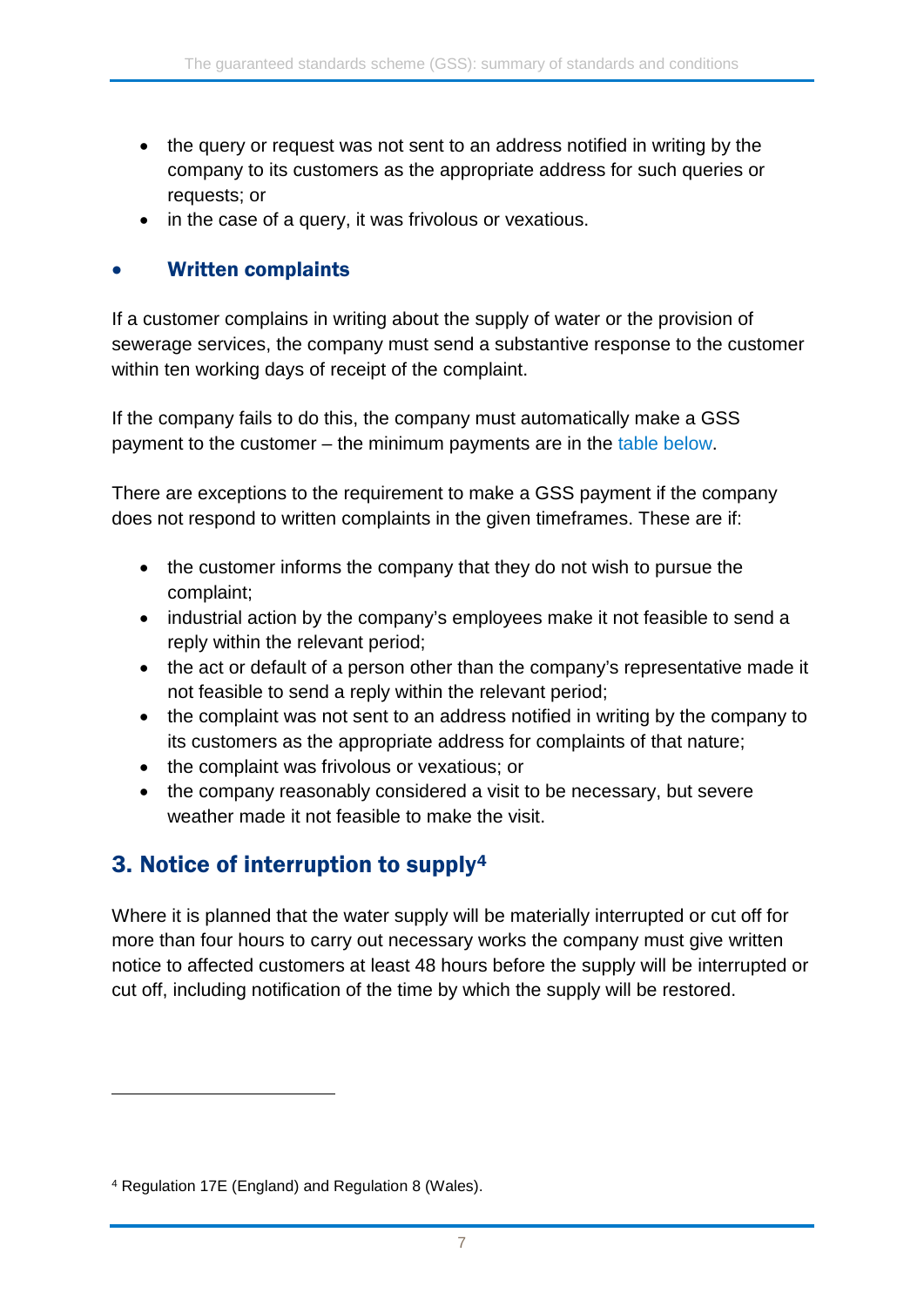If the company fails to do this, the company must automatically make a GSS payment to the customer – the minimum payments are in the [table below.](#page-10-0)

Where the supply is interrupted or cut off to carry out necessary works in an emergency the company must, as soon as is reasonably practicable, take all reasonable steps to notify affected customers:

- that the supply has been interrupted or cut off;
- where any alternative supply can be obtained;
- the time by which the supply will be restored; and
- the phone number of an office from which further information may be obtained.

There are exceptions to the requirement to make a GSS payment if the correct notice of interruption to supply is not given. These are if:

- industrial action by the company's employees makes it unfeasible for the company to give the correct notice at least 48 hours before the supply was cut off;
- the act or default of a person other than the company's representative made it unfeasible for the company to give the correct notice at least 48 hours before the supply was cut off; or
- it is impractical for the company to have identified the particular customer as being affected, and the customer has not made a claim within three months of the date on which the supply was cut off.

## <span id="page-7-1"></span>4. Supply not restored[5](#page-7-0)

-

A company must automatically make a GSS payment to all affected customers if:

- the supply is interrupted or cut off to carry out necessary works, and the supply is not restored by the time stated in the written notice given to affected customers;
- the supply is interrupted or cut off in an emergency due to a leak or burst in a strategic main and is not restored within 48 hours of the company first becoming aware of the interruption or that the supply was cut off; or
- the supply is interrupted or cut off in an emergency for any other reason and is not restored within 12 hours of the company first becoming aware of the interruption or that the supply was cut off.

<span id="page-7-0"></span><sup>5</sup> Regulation 17F (England) and Regulation 9 (Wales).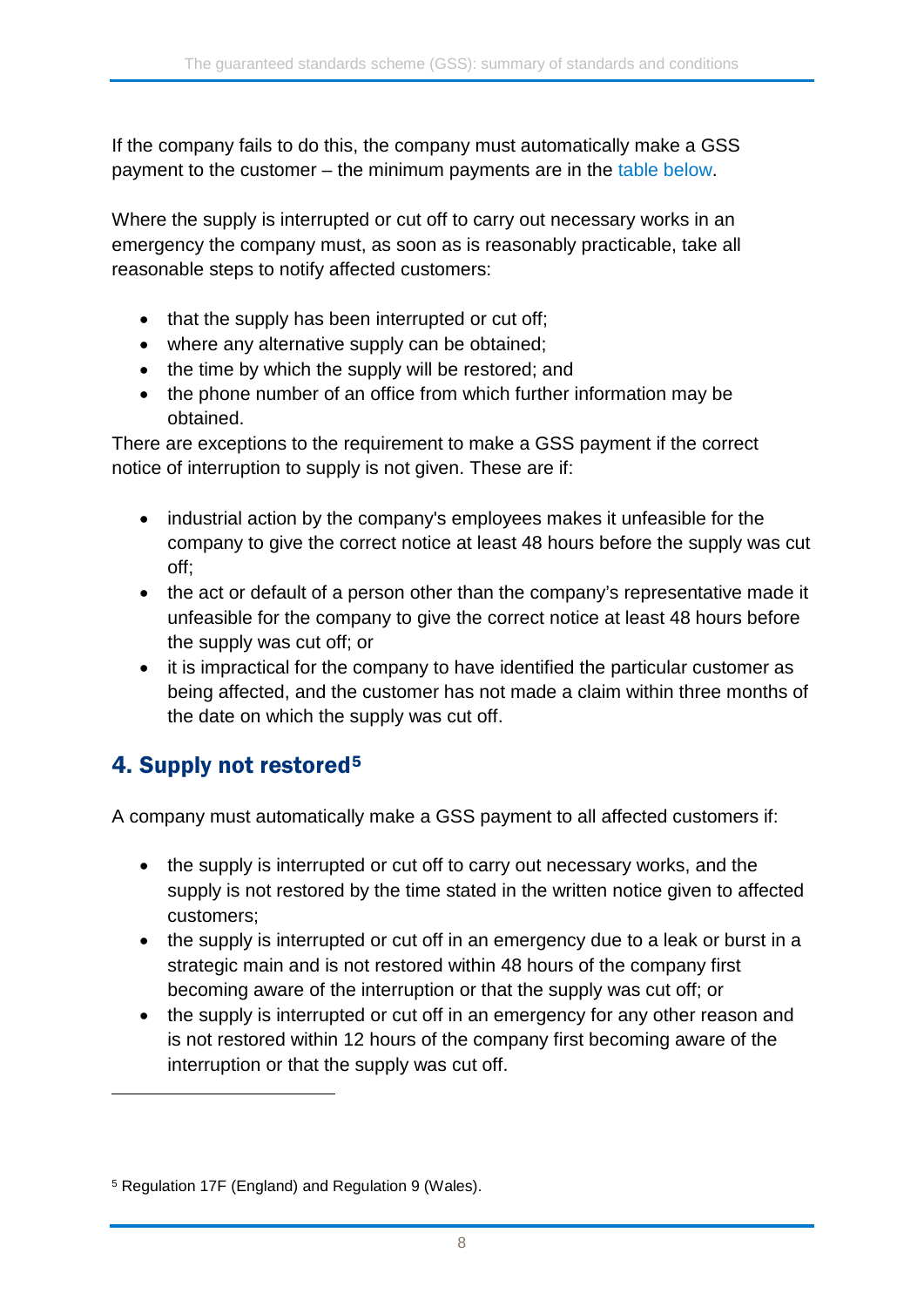A further automatic GSS payment must be made for each full 24-hour period that the supply is interrupted or cut off.

There are exceptions to the requirement to make a GSS payment if a supply is not duly restored. These are if:

- industrial action by the company's employees prevented the supply being restored;
- the act or default of a person other than the company's representative prevented the supply being restored;
- severe weather prevented the supply being restored;
- where the supply was interrupted or cut off due to a leak or burst on a strategic main, or for any other unplanned reason, the circumstances were so exceptional that it would be unreasonable to expect the supply to be restored within the relevant period;
- it is impractical for the company to have identified the particular customer as being affected, and the customer has not made a claim within three months of the date of the supply not being duly restored; or
- the regulation does not apply where supply is interrupted or cut off due to a drought.

The minimum payments are set out in the [table below.](#page-10-0)

## 5. Low pressure<sup>[6](#page-8-0)</sup>

-

A company must maintain a minimum pressure in the communication pipe<sup>[7](#page-8-1)</sup> of seven metres static head (0.7 bar).

If pressure falls below this on two occasions, each occasion lasting more than one hour, within a 28-day period, the company must automatically make a GSS payment to the customer.

There are exceptions to the requirement to make a GSS payment if the pressure standard is not met. These are:

<span id="page-8-0"></span><sup>6</sup> Regulation 17G (England) and Regulation 10 (Wales).

<span id="page-8-1"></span><sup>&</sup>lt;sup>7</sup> The pipe which carries water between the water mains and the boundary of private property. For further details please see our guidance at [http://www.ofwat.gov.uk/households/supply-and](http://www.ofwat.gov.uk/households/supply-and-standards/supply-pipes/)[standards/supply-pipes/](http://www.ofwat.gov.uk/households/supply-and-standards/supply-pipes/)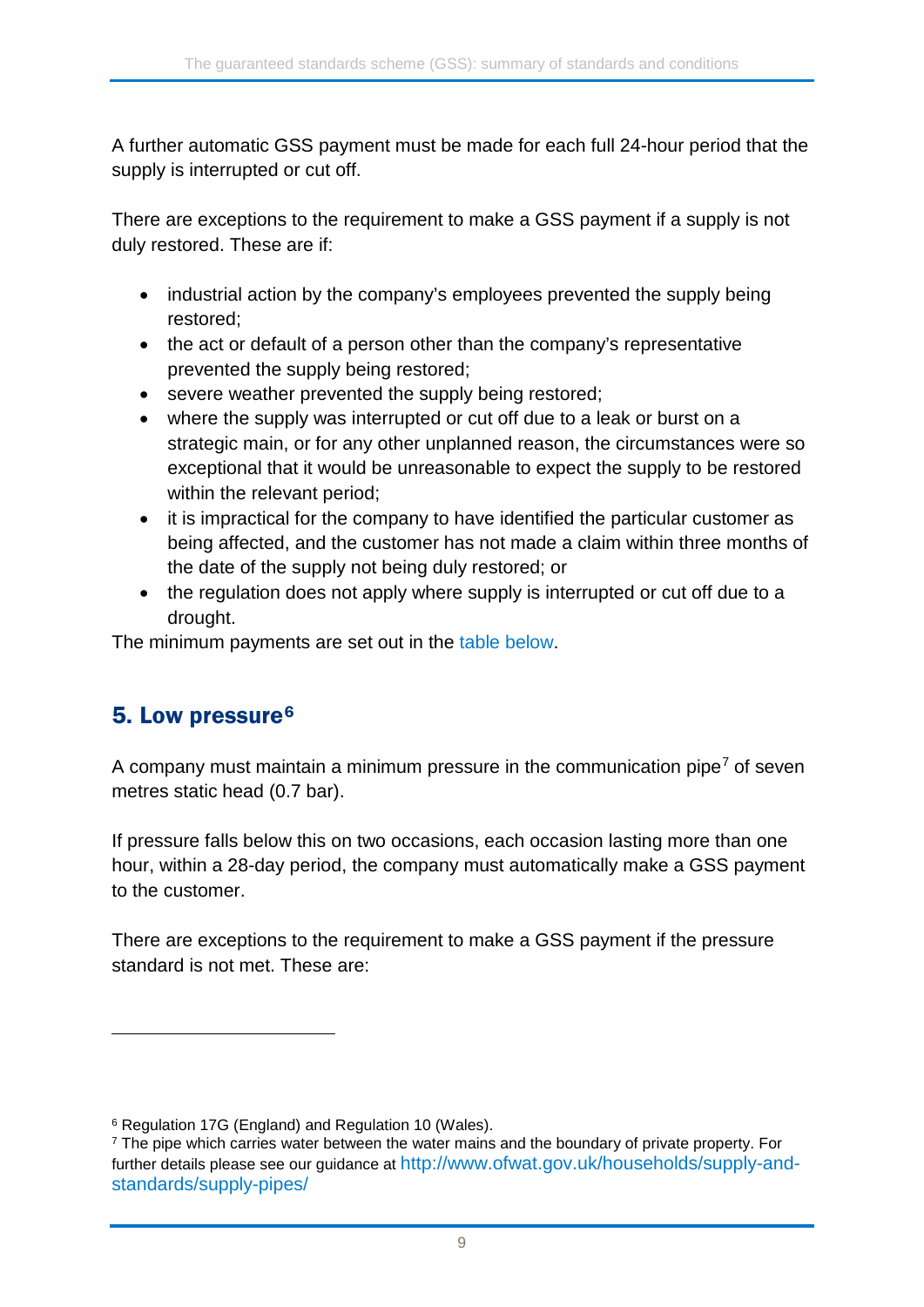- a payment has already been made to the same customer in respect of the same financial year;
- it is impractical for the company to have identified the particular customer as being affected, and the customer has not made a claim within three months of the date of the latter occasion;
- industrial action by the company's employees makes it not feasible to maintain the pressure standard;
- the act or default of a person other than the company's representative make it not feasible to maintain the pressure standard; or
- the pressure falls below the minimum standard due to necessary works taking place or due to a drought

The minimum payments are laid out in the [table below.](#page-10-0)

#### 6. Flooding from sewers – internal flooding[8](#page-9-0)

If effluent enters a customer's building from a sewerage company's asset (i.e. a sewer or lateral drain), the company must make an automatic GSS payment of the sum equal to the customer's annual sewerage charge up to a maximum of £1,000.

If the amount the company is required to pay is less than £150, the company must pay the customer £150.

This payment must be made for each incident.

There are exceptions to the requirement to make a payment if effluent enters a customer's building. These are if:

- the entry of the effluent was caused by:
	- o exceptional weather conditions;
	- o industrial action by the company's employees;
	- o the actions of the customer;
	- o a defect, inadequacy or blockage in the customer's drains or sewers; or
- it is impractical for the company to have identified the particular customer as being affected and the customer has not made a claim within three months of the effluent entering the customer's building.

<span id="page-9-0"></span><sup>8</sup> Regulation 17H (England) and Regulation 11 (Wales).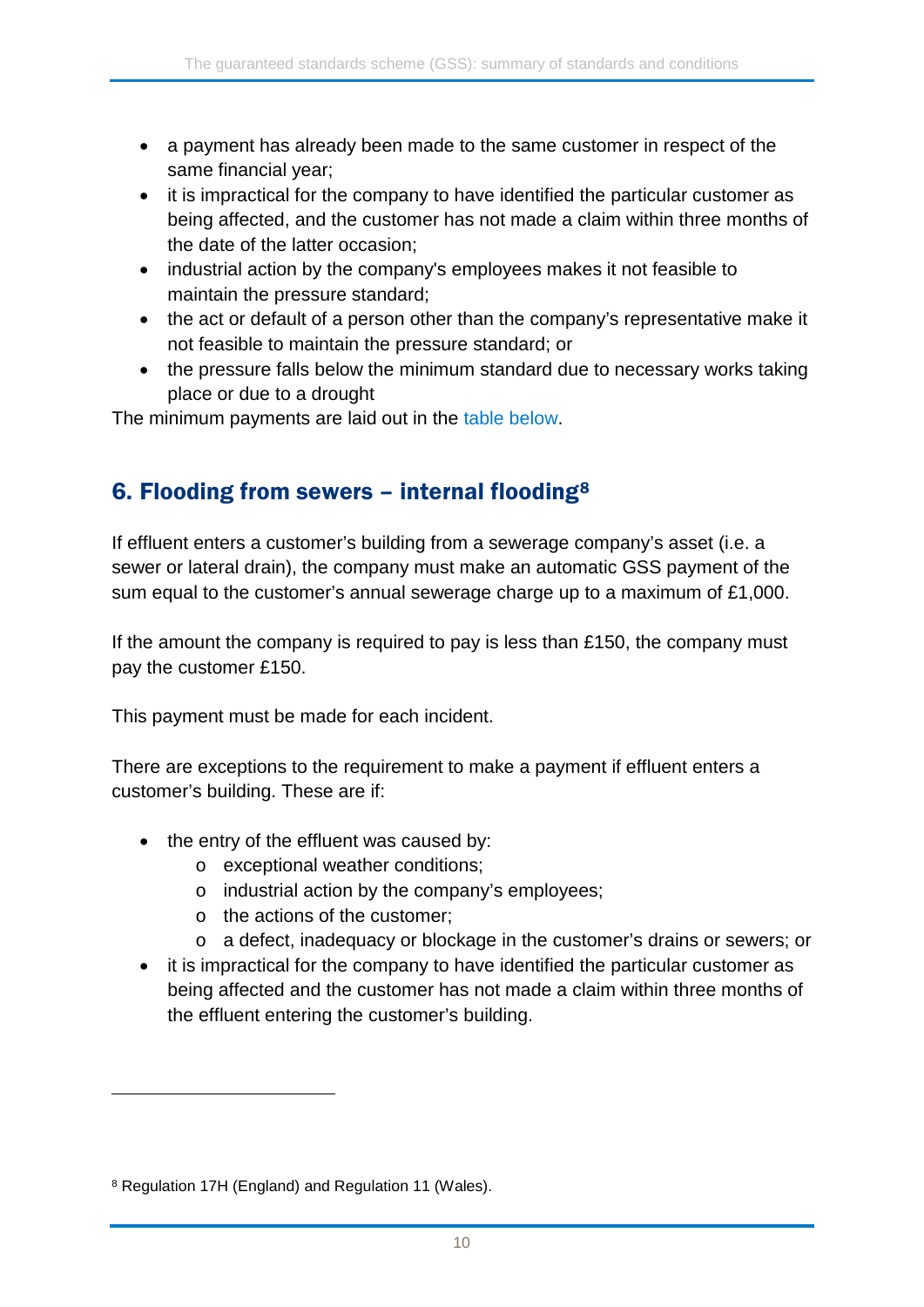#### 7. Flooding from sewers - external flooding<sup>[9](#page-10-1)</sup>

If effluent enters a customer's land or property (including outbuildings) from a sewerage company's asset (i.e. a sewer or lateral drain), the company must make a GSS payment of a sum equal to 50% of the customer's annual sewerage charge up to a maximum of £500. The customer must claim the payment from the company within three months of the incident.

If the amount the company is required to make is less than £75, the company must pay the customer £75.

This payment must be made for each incident.

There are exceptions to the requirement to make a payment if effluent enters a customer's land or property. These are if:

- the entry of the effluent was caused by:
	- o exceptional weather conditions;
	- o industrial action by the company's employees;
	- o the actions of the customer;
	- o a defect, inadequacy or blockage in the customer's drains or sewers;
- the company has made a payment to the same customer in respect of the same incident for internal sewer flooding; or
- the customer was not materially affected by the incident.

In deciding whether a customer has been materially affected by the incident companies must take into account:

- what parts of the customer's land or property the effluent entered;
- the duration of the flooding;
- whether the flooding restricted access to the land or property;
- whether the flooding restricted the use of the land or property; and
- <span id="page-10-0"></span>• any other relevant considerations of which the company is aware.

<span id="page-10-1"></span><sup>9</sup> Regulation 17I (England) and Regulation 12 (Wales).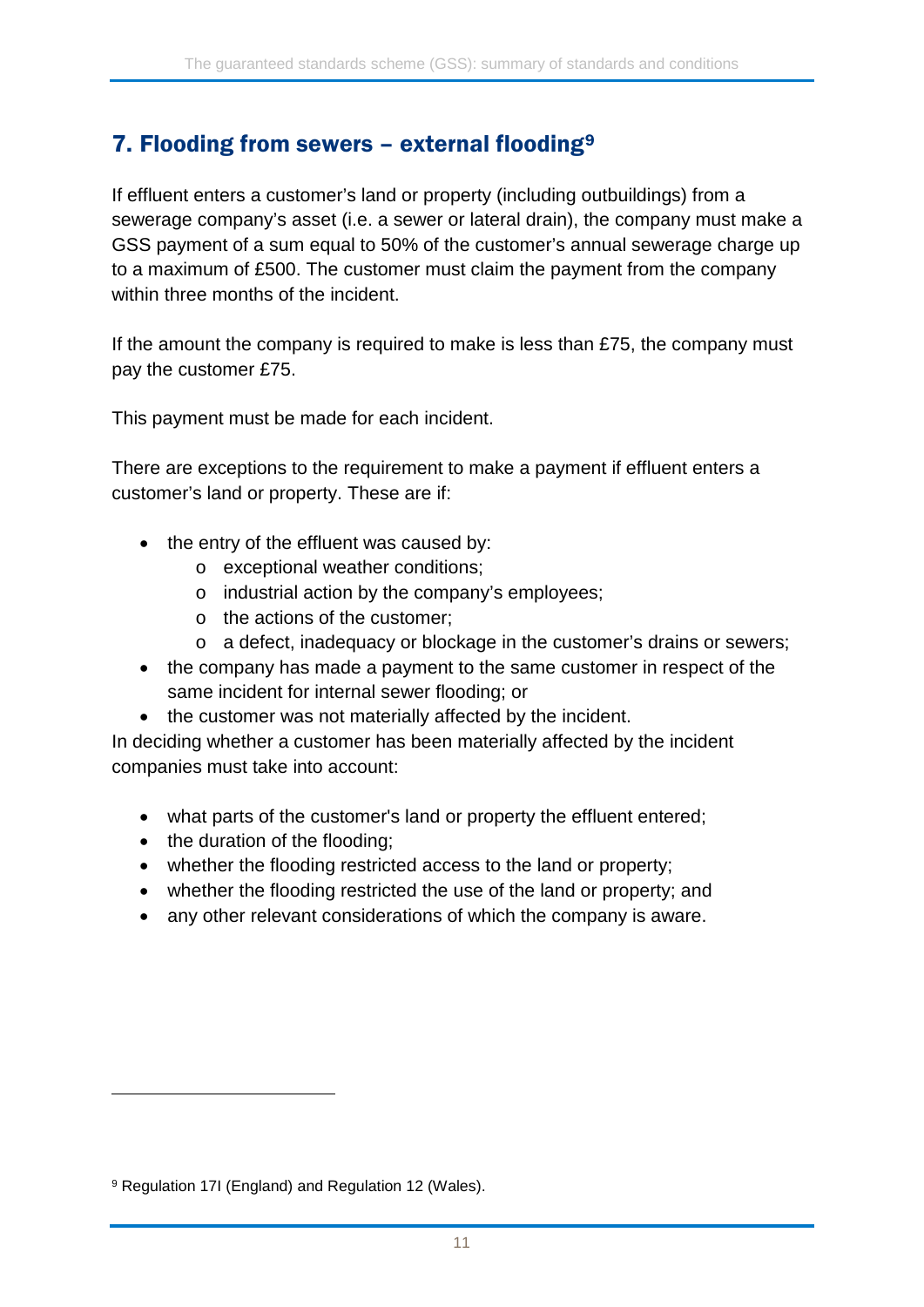#### <span id="page-11-0"></span>Summary of payment amounts that apply in England & Wales

The table below shows the minimum payment required by each of the GSS Regulations, plus any increase for failing to pay these in a timely manner. These are the minimum payment amounts, and some companies may voluntarily increase these. Details of any company specific enhancements can be requested from your company.

| <b>GSS Regulation</b>                                                           | <b>GSS payment</b>                     |                                  | <b>Late payment penalty</b>            |                                  |
|---------------------------------------------------------------------------------|----------------------------------------|----------------------------------|----------------------------------------|----------------------------------|
|                                                                                 | <b>Residential</b><br><b>customers</b> | <b>Other</b><br><b>customers</b> | <b>Residential</b><br><b>customers</b> | <b>Other</b><br><b>customers</b> |
| <b>Making appointments</b>                                                      | £20                                    | £20                              | £10                                    | £10                              |
| Regulations 17C<br>(England) & 6 (Wales)                                        |                                        |                                  |                                        |                                  |
| <b>Keeping appointments</b>                                                     | £20                                    | £20                              | £10                                    | £10                              |
| Regulations 17C<br>(England) and 6 (Wales)                                      |                                        |                                  |                                        |                                  |
| <b>Account queries and</b><br>requests about changes<br>to payment arrangements | £20                                    | £20                              | £10                                    | £10                              |
| Regulations 17D<br>(England) and 7 (Wales)                                      |                                        |                                  |                                        |                                  |
| <b>Written complaints</b>                                                       | £20                                    | £20                              | £10                                    | £10                              |
| Regulation 17D<br>(England) and 7 (Wales)                                       |                                        |                                  |                                        |                                  |
| <b>Notice of interruption to</b><br>supply <sup>10</sup>                        | £20                                    | £50                              | £20                                    | £50                              |
| <b>Regulations 17E</b><br>(England) and 8 (Wales)                               |                                        |                                  |                                        |                                  |
| Supply not restored -<br>initial period                                         | £20                                    | £50                              | £20                                    | £50                              |
| <b>Regulations 17F</b><br>(England) and 9 (Wales)                               |                                        |                                  |                                        |                                  |
| Supply not restored -<br>each further 24 hours                                  | £10                                    | £25                              |                                        |                                  |
| <b>Regulations 17F</b><br>(England) and 9 (Wales)                               |                                        |                                  |                                        |                                  |
| <b>Low pressure</b>                                                             | £25                                    | £25                              |                                        |                                  |

<span id="page-11-1"></span><sup>10</sup> See [section 4 of](#page-7-1) this guidance.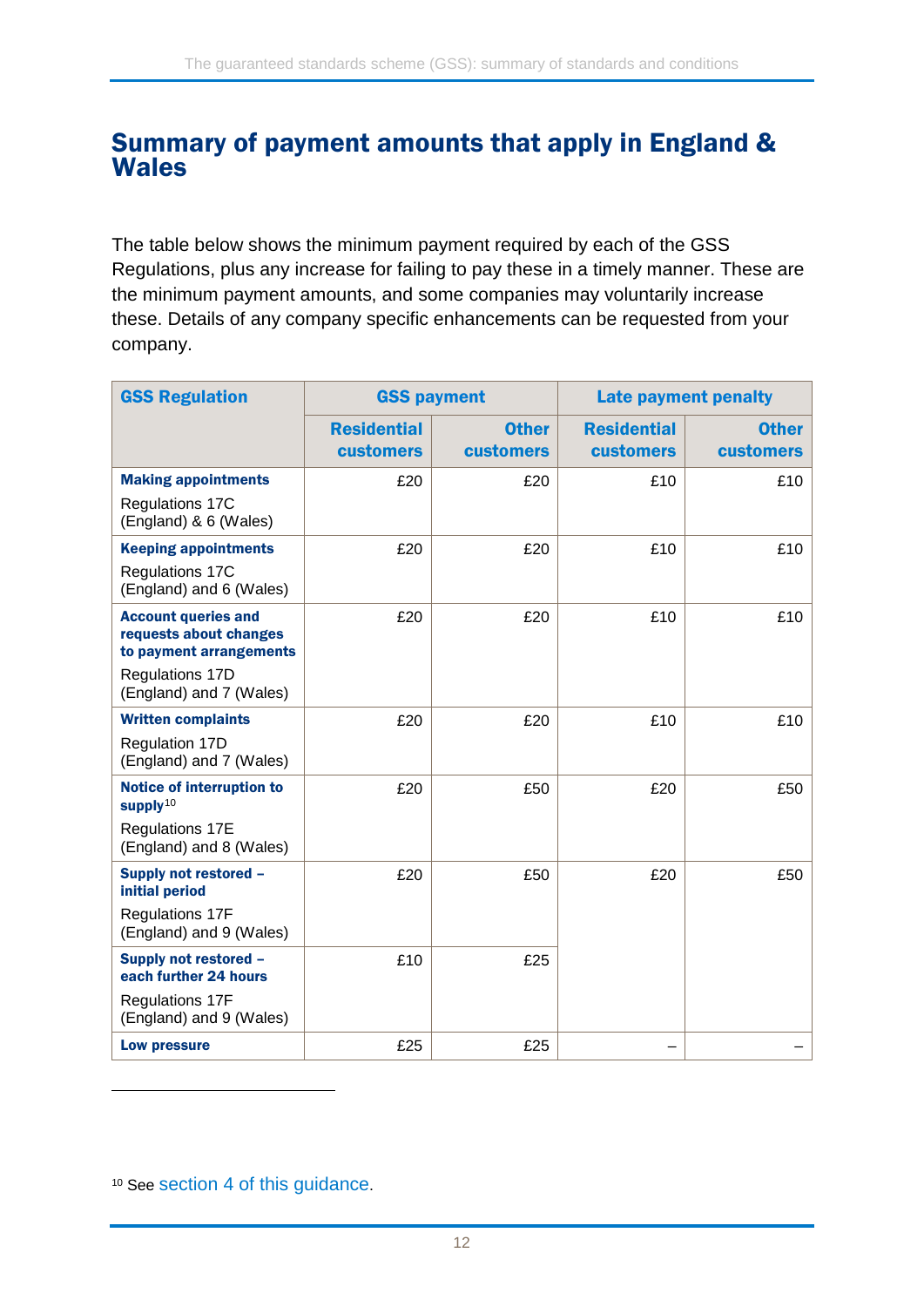| <b>GSS Regulation</b>                                                                                | <b>GSS payment</b>                                                                                 |                                  | <b>Late payment penalty</b>            |                                  |
|------------------------------------------------------------------------------------------------------|----------------------------------------------------------------------------------------------------|----------------------------------|----------------------------------------|----------------------------------|
|                                                                                                      | <b>Residential</b><br><b>customers</b>                                                             | <b>Other</b><br><b>customers</b> | <b>Residential</b><br><b>customers</b> | <b>Other</b><br><b>customers</b> |
| Regulations 17G<br>(England) and 10<br>(Wales)                                                       |                                                                                                    |                                  |                                        |                                  |
| Flooding from sewers -<br>internal flooding                                                          | Payment equal to annual<br>sewerage charges                                                        |                                  | £20                                    | £50                              |
| <b>Regulations 17H</b><br>(England) and 11<br>(Wales)                                                | (Minimum payment of £150.<br>Maximum of £1000)                                                     |                                  |                                        |                                  |
| <b>Flooding from sewers -</b><br>external flooding<br>Regulations 171<br>(England) and 12<br>(Wales) | Payment equal to 50% of annual<br>sewerage charges (Minimum<br>payment of £75. Maximum of<br>£500) |                                  | £20                                    | £50                              |

### Payment and claims

If a customer is entitled to an automatic GSS payment and the company has not made the payment, the customer can claim the payment within three months of the incident.

If, at the time of the incident, the customer owes money to the company, and has done so for more than six weeks, the company will normally credit the customer's account rather than make payment by cheque.

## Legal rights

The scheme does not affect any legal rights to compensation that customers may have.

## Disputed claims

Any disputed claims for payment under this scheme should first be resolved through the company's formal complaints procedure.

If this does not resolve the dispute, the Consumer Council for Water ("CCWater"), the independent representative of household and business water consumers in England and Wales, may be able to resolve a GSS dispute quickly and informally. They can be contacted on the following details: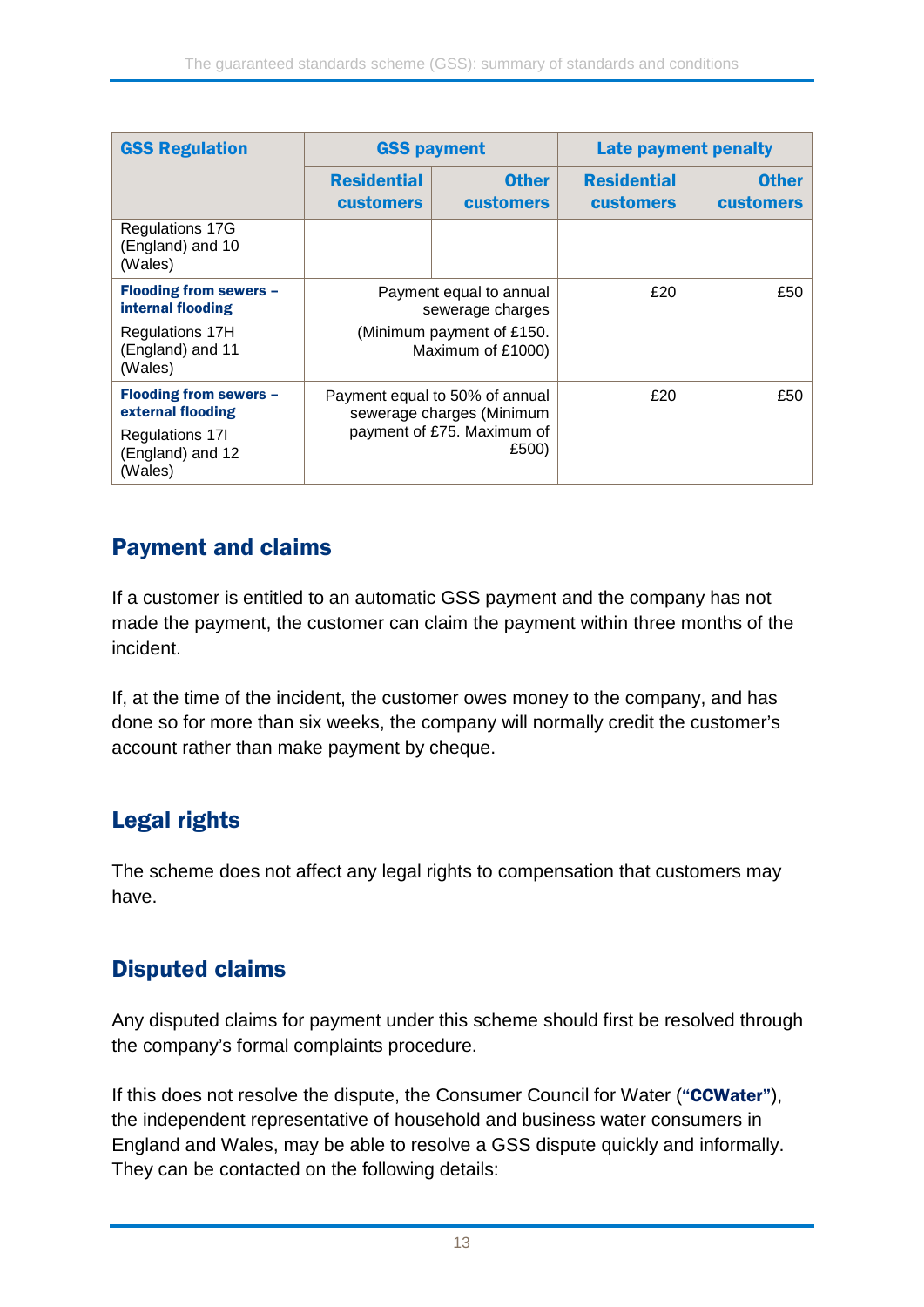Post: Consumer Council for Water,

1st Floor Victoria Square House,

Victoria Square,

Birmingham,

B2 4AJ

Email: [enquiries@ccwater.org.uk](mailto:enquiries@ccwater.org.uk)

Tel: 0300 034 2222 (England)

0300 034 3333 (Wales)

If neither the company nor CCWater can resolve your dispute, it can be referred to us by either the company or the customer, by sending a summary of the complaint, and why the resolution so far has been unsatisfactory to us by post or email. We can be contacted as follows;

Post: Ofwat,

Centre City Tower,

7 Hill Street,

Birmingham,

B5 4UA

Email: [enquiries@ofwat.gsi.gov.uk](mailto:enquiries@ofwat.gsi.gov.uk)

Our decision is final and binding upon both parties.

#### Payments in the event of drought

All water and sewerage companies are required under Condition Q of their conditions of appointment to make a payment to customers where water supplies are interrupted as a result of restrictions authorised by a drought order.

Although this measure is not part of the GSS, it does mean that customers have access to compensation if essential supplies are not maintained.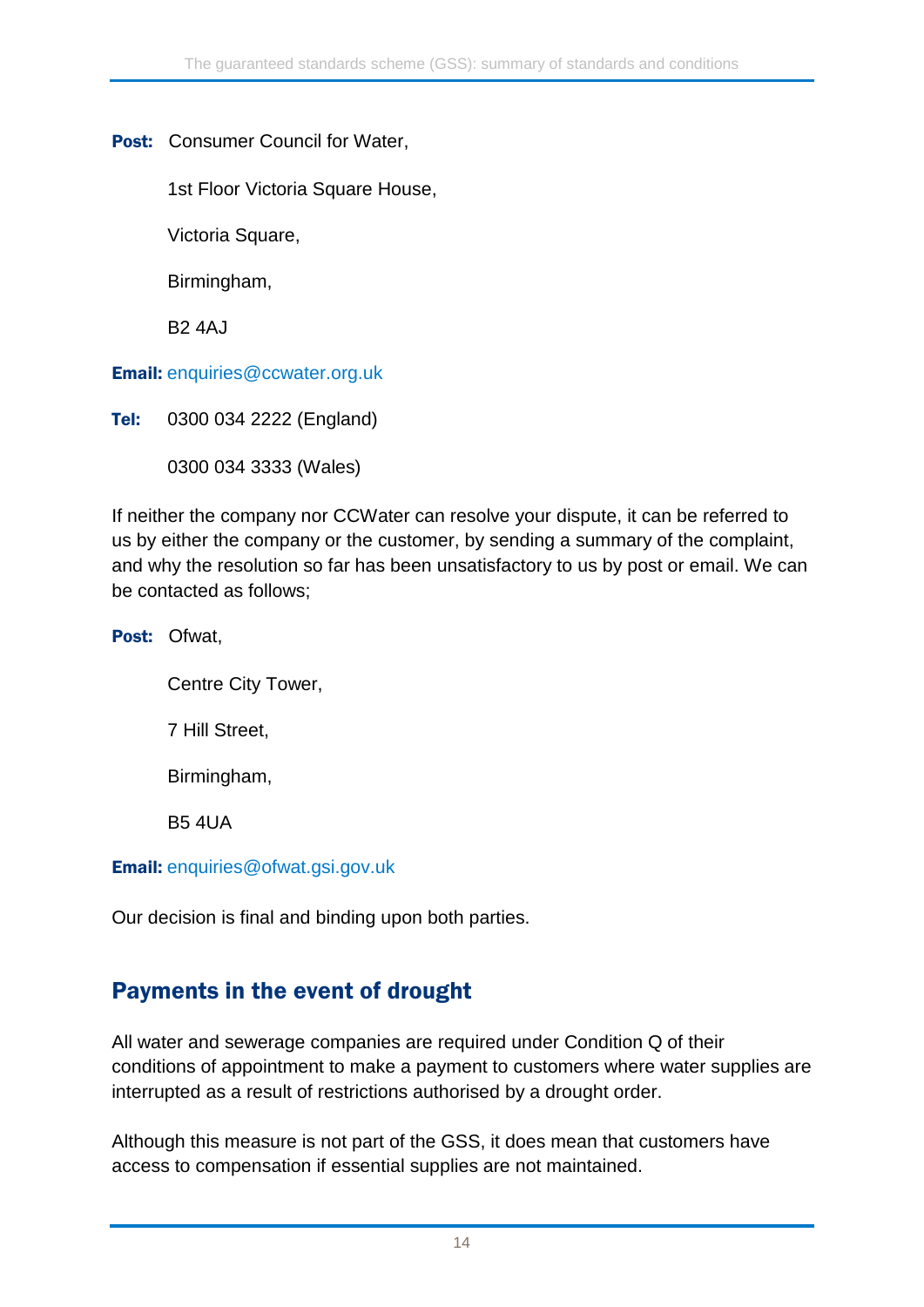Companies should pay household customers £10 for each day (or part day) that the water supply is interrupted or cut off. The maximum compensation entitlement is equal to the company's average household bill for the previous year.

Companies are entitled to compensation for any supply used for domestic purposes. This is any supply for washing, cooking, drinking and flushing the toilet.

Companies must pay business customers £50 for each day (or part day) that the water supply is interrupted or cut off. The maximum compensation entitlement is equal to the water charge paid by the customer in the previous year. If, however, the customer has not paid a full year's water charges, or a third party is responsible for the water charges, the maximum is set at £500.

If there is a dispute about a payment due because of a drought order, either party may refer the dispute to us and our decision in respect of the dispute will be final.

There is no entitlement to a payment if the circumstances are so exceptional that, in our view, it would be unreasonable to expect the company to avoid the interruption.